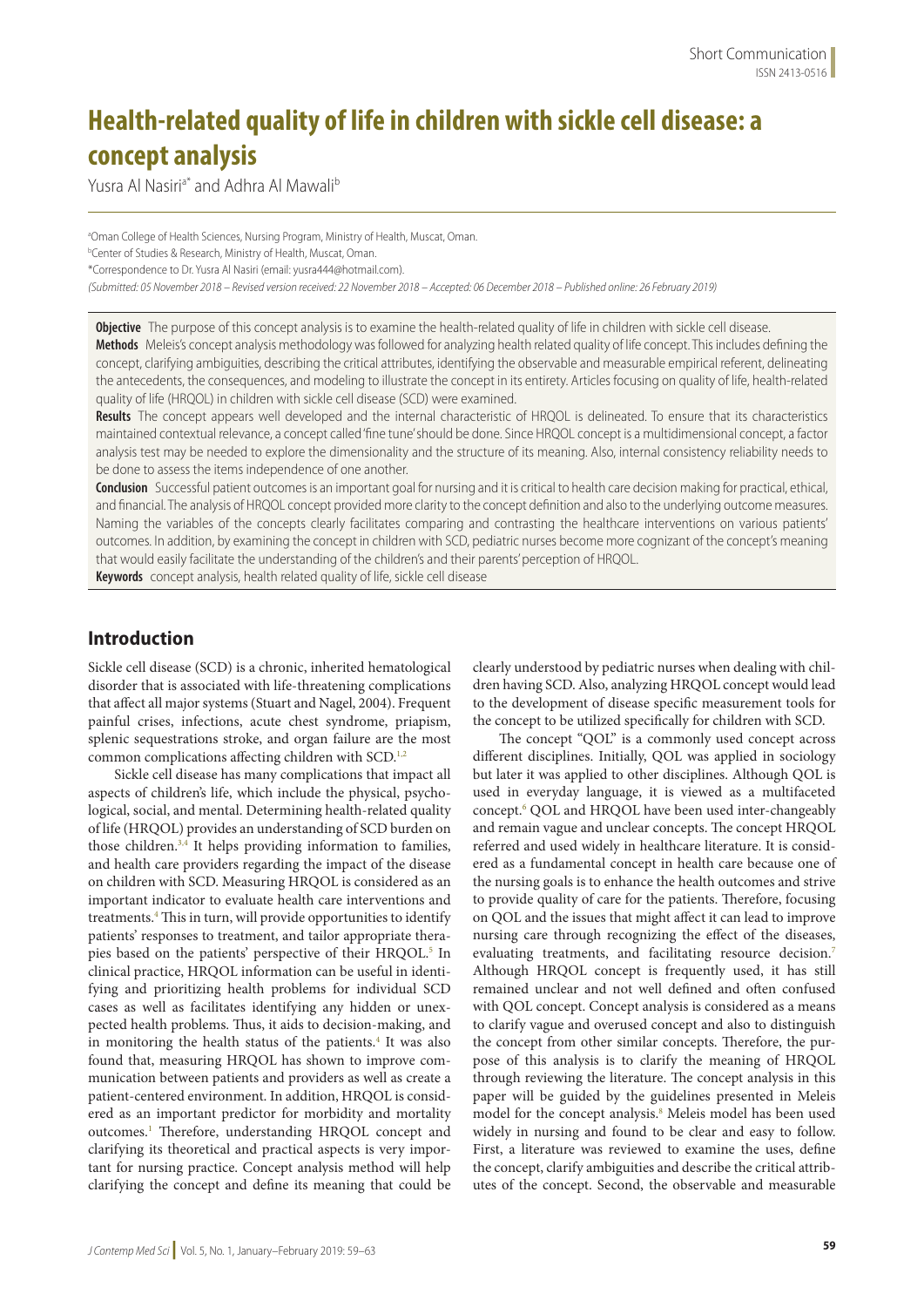empirical referent of the concept was identified. Third, the concept was differentiated from other concepts. Then, the antecedents and the consequences that may result from HRQOL was delineated. At last, modeling was used to illustrate the concept in its entirety. $27, 28$ 

# **Search Strategy**

Different databases were searched which include PubMed, CINHAL, PsychInfo, Google Scholar, and ERIC using the key term "HRQOL" and "SCD". There were many articles found on HRQOL; therefore, the search was limited to include articles published between 2000 and 2017. Only research articles were included in this review. Studies done on children with SCD were included. The studies that did not give a clear definition of the concept were excluded. Also, one article was chosen from the articles written by the same author. A total of 16 articles were included in this review.

# **Use of the Concept (HRQOL)**

Health-related quality of life emerged as an important and distinct perspective after the appraisal of QOL concept. Therefore, HRQOL concept was narrowed as a measurable concept because it was found that, most of the outcomes of QOL have no corresponding interventions.<sup>6</sup> Therefore, QOL was given a new label as HRQOL to facilitate the concept measurement. Based on the reviewed literature, the concept tends to be widely used in the healthcare setting; more specifically for patients with chronic illness.

# **Definition of the Concept**

In the dictionary, life has been defined as "capacity for growth, existence, and functional activity", quality is referred as "the standard of something when compared with other things like it".<sup>7</sup> The term quality can have both positive or negative features but mostly it is viewed as something superior. World Health Organization defined QOL as "Individuals" perceptions of their position in life in the context of the culture and value systems in which they live and in relation to their goals, expectations, standards, and concerns". According to Centers for Disease Control and Prevention (CDC), QOL is a broad, multidimensional concept that includes subjective evaluations of the positive and the negative aspects of life.10 On the other hand, HRQOL-based (CDC) refers to the individual health' perception of the physical, mental functional status, social, and socioeconomic status. In the reviewed literature, HRQOL is being defined as a multidimensional concept which encompasses domains related to physical, emotional, social, and cognitive functioning.<sup>1,3,11-17</sup>

Some literature specified that, HRQOL goes beyond the direct measures of health, their life expectancy, and the causes of death.2,5 It focuses on health impact on the QOL.

# **Characteristics of HRQOL**

Exploring the literature revealed that the concept of HRQOL was viewed HRQOL in patients with SCD as a multidimensional concept and identified the aspects of it that includes physical, cognitive, social, and emotional.<sup>2,3,11-13,15-19</sup> Most of the literature cited the subjective nature of HRQOL as the core attribute for this concept and is viewed as the subjective evaluation of the individuals for their health and lives as well as the subjective perception of personal thoughts, feelings, and the meaning of one's life.<sup>2,3,11–13,15–19</sup> In addition, HRQOL concept is viewed as the well-being of the individual. Satisfaction in life is also seen to be associated with HRQOL.<sup>2,3,5,17,20-22</sup> The last important characteristic for HRQOL concept is that it is a dynamic concept, it is changing and depends on the context in which it is measured.

# **Dimensions of the HRQOL (Critical Attributes)**

The critical attributes are the recurrent characteristics of the concept.8 The critical attributes of HRQOL are as follows:

### *Multidimensional*

This includes the physical, psychological, social functioning. Some researchers included the cognitive functioning or the mental capacity to evaluate ones' health or life.<sup>5,12-15,17,19,22</sup> The physical functioning domain includes the effect of the disease on the physical aspect of health such as walking, running, lifting heaving items, doing exercises, feeling pain, and energy status. The emotional functioning domain includes the effect of the disease on the children's emotions and feelings such as fear, sadness, worry, angry, and sleep disturbance. The social domain includes the individual's interaction and also the relationship with families, peers, and others. The cognitive domain includes the children's memory, attention, and ability to keep up with the school requirement and attendance.

# *Subjective Nature*

All of the literature indicated that HRQOL is a subjective evaluation and assessment of one's QOL.<sup>1-4,11-13,15-19,23</sup> It depends on the person's perception, satisfaction, and well-being. As in chronic illness like SCD, pain is subjective and can be best determined by the children and their parents.

### *Contextual*

Health-related quality of life is a dynamic concept, and it varies based on the context in which it is measured and varies according to the changes in the circumstances. It depends on the situation and the time.

### *Intangible*

Health-related quality of life is all about personal perception of well-being, satisfaction, and the perception of the effect of the illness on aspects of QOL.

### *Health-related*

This concept is viewed as related to health and it is an important goal of nursing toward patients with chronic illness.<sup>2-4,6,8,15-18</sup>

# **Empirical Referents**

Empirical referents are the categories in the phenomena; which demonstrate the existence of the concept and that it is really present. For HRQOL, the empirical referents are the measures of the attributes. It is the statement of the patients; for example, statement about their satisfaction or dissatisfaction. The measurement is dependent on the researchers' conceptualization of HRQOL and also how it is operationalized.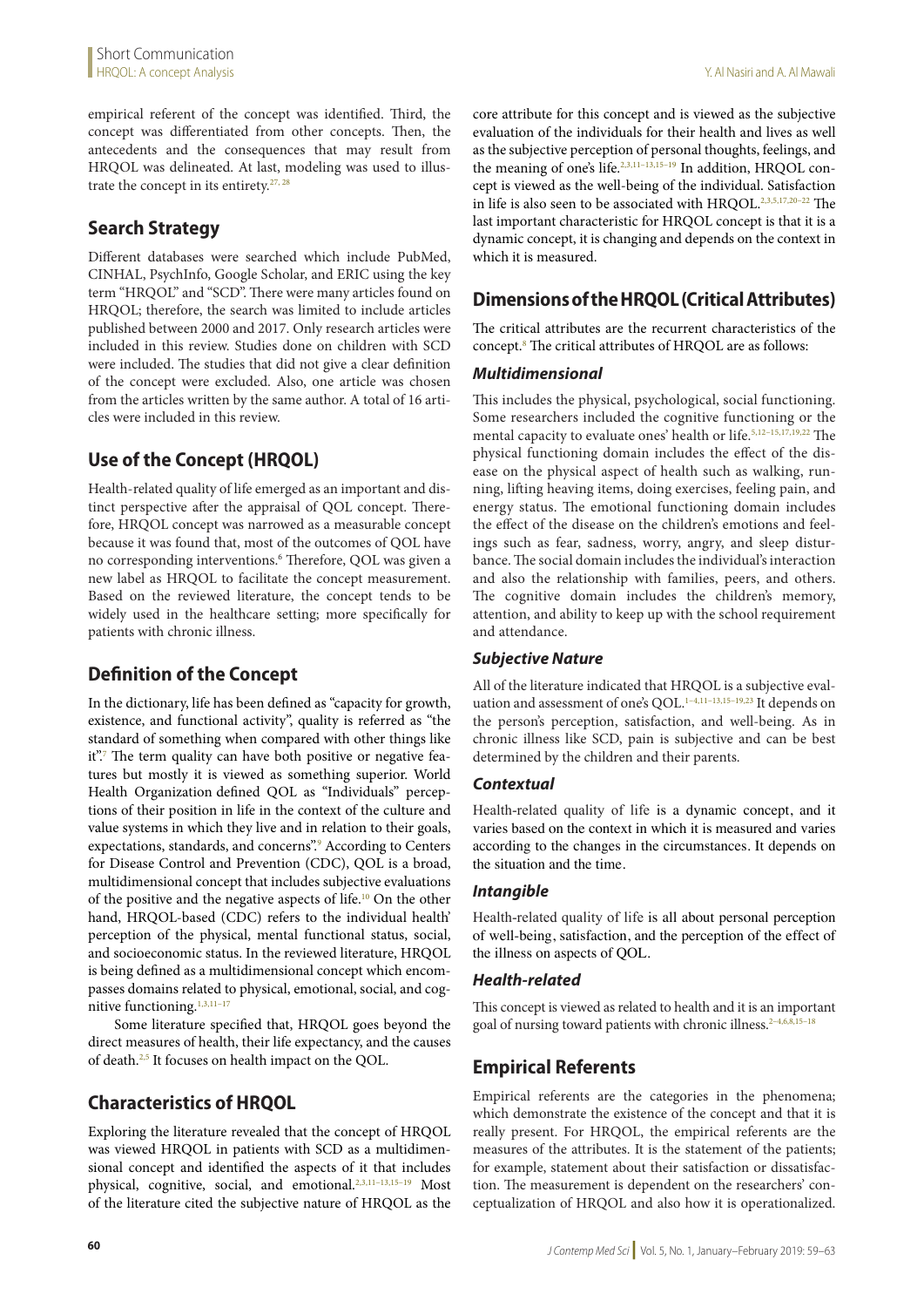Therefore, the way it is defined determines what will be included in the assessment measurement. Generally, HRQOL measurement it is a subjective assessment of the individual's well-being and also about one's perception to what degree be able to perform different facets of life. The measurements include the perception of the physical functioning and to which extent one is able to perform activities and if the roles in daily activities are impeded; so the QOL is influenced by the individual's physical status or condition. The second measurement for HRQOL is assessing to which extent the emotional status of the individuals limits the daily functioning and the ability to perform their roles. For the social functioning, the social activities, the interactions, and relationship with each other are assessed. At last, the individual's perception of general health is measured. There are many instruments developed to measure HRQOL, which may reflect the ambiguity of the concept. Some instruments are so generic that is suitable for all population. Others are specific tools, either diseasespecific or specific to certain population such as children or elderly, it is important to identify the rationale behind the choice of the tool.<sup>2-4,11-13,15-19,24</sup>

### **Differentiating HRQOL Concept from other Concepts**

The concept HRQOL is often confused with other concepts such as the general status of health, functional ability, utility, mood, and symptoms. Health is being defined by WHO as "a state of physical, mental, social well-being but not merely the absence of the diseases". However, there is a recent conceptualization of health that makes it so definite as a state that including both the wellness and illness. Functional ability is also confused with QOL. It is considered as a health-related variable and was defined as the ability of the individuals to meet their basic needs, fulfill their roles, and maintain their well-being.7 A distinguish was made between the functional capacity and functional performance to make the concept more one's perception of abnormal physical, emotional, and cognitive status. HRQOL is often negatively correlated with the physiological abnormality which is an objective measure.<sup>4</sup> Mood is the affective domain of the individual which includes happiness, sadness, depression, and anxiety. Utility is a concept that is not often used in the health care, but it is applied to health care decision-making to measure the preference for health status. The decision of the individual is thought to be based on the anticipated satisfaction of the individual or QOL. QOL is a multidimensional concept that includes physical, psychological, social, and cognitive domains of health, general well-being, satisfaction, and role functioning.2,3,13,15,17–19,22 However, the term QOL found to be a very broad concept, and the confusion occurred when many outcomes of this concept were broad and had no corresponding interventions. Therefore, when confusion occurred and the same variables are measured every time by the researchers (functional performance, symptoms, physiological dysfunction), the new concept "health-related quality of life" or "HRQOL" has emerged later in the literature. In response to the confusion of the measurement related to QOL outcome, a new concept was developed and narrowed to the QOL that is related to health status and health care to link some parts of life that is influenced by health. A new label was given which is "HRQOL"

that mainly focuses on the physical, psychosocial, and cognitive health dimensions.<sup>25</sup>

#### *Delineating Antecedents of HRQOL Concept*

The contextual condition under which HRQOL is perceived and is expected to occur is "life". The concept "QOL" is always present, but it can occur only when life begins. Since this concept is multidimensional and it is value-based and subjective in nature, then the ability to evaluate one's self and make a decision in regards to life or may be treatments can be considered another antecedent for the concept HRQOL. Therefore, the ability of the individual to perform the cognitive evaluation of self or and to be conscious about his status is important antecedent; for example, sometimes the adolescents with chronic illness may make a decision regarding their treatments without the willingness of their parents to find a way to cope with their illness. Also, they find their own ways of coping to go on with living.7

#### *Delineating Consequences of HRQOL Concept*

Consequences are the conditions that preceded by the evaluation of HRQOL concept. The consequence of HRQOL concept can be related to the consequences that occur after individual's evaluation or individual perception of HRQOL (such as satisfaction) and the decision that might result in making a change in the individual's circumstances; for example, when the individual evaluates HRQOL as high, it means he is satisfied and happy in life. It may also mean that he is empowered because he has high self-esteem about his life his physical and psychosocial health is good. However, the negative consequence of individual's perception or evaluation of HRQOL as poor is that, it might result in, dissatisfaction, low self-esteem, low coping abilities, changes in self-concept, depressed, isolated and it may even have extended to risk-taking as in adolescents with chronic illness.

#### *Modeling HRQOL Concept*

The author illustrates two exemplars for HRQOL using a model case and a contrary case.

#### *A model case*

Maya is a 12-year-old child diagnosed with SCD. Maya seldom gets pain and looks physically healthy. She has many friends and looks satisfied with life.

#### *A contrary case*

Dana is a 12-year-old child diagnosed with SCD. Dana gets frequent pain crisis and required frequent admissions, she is isolated and does not have friends. She wrote a storybook recently and won, but she did not want the gift and planned not to go and get the gift. She is dissatisfied with her life.

#### *Analogizing*

Health-related quality of life can be described as the "perception of well-being or ill-being". So, when the individual perceive himself as being well it indicates that he remained healthy (physically, mentally, socially and emotionally) and therefore, he is seen to have a good HRQOL and when the person perceives himself being ill, it indicates that he thinks that his health is interrupted either (physically, mentally, socially and emotionally) and, therefore, he can be seen as having poor HRQOL.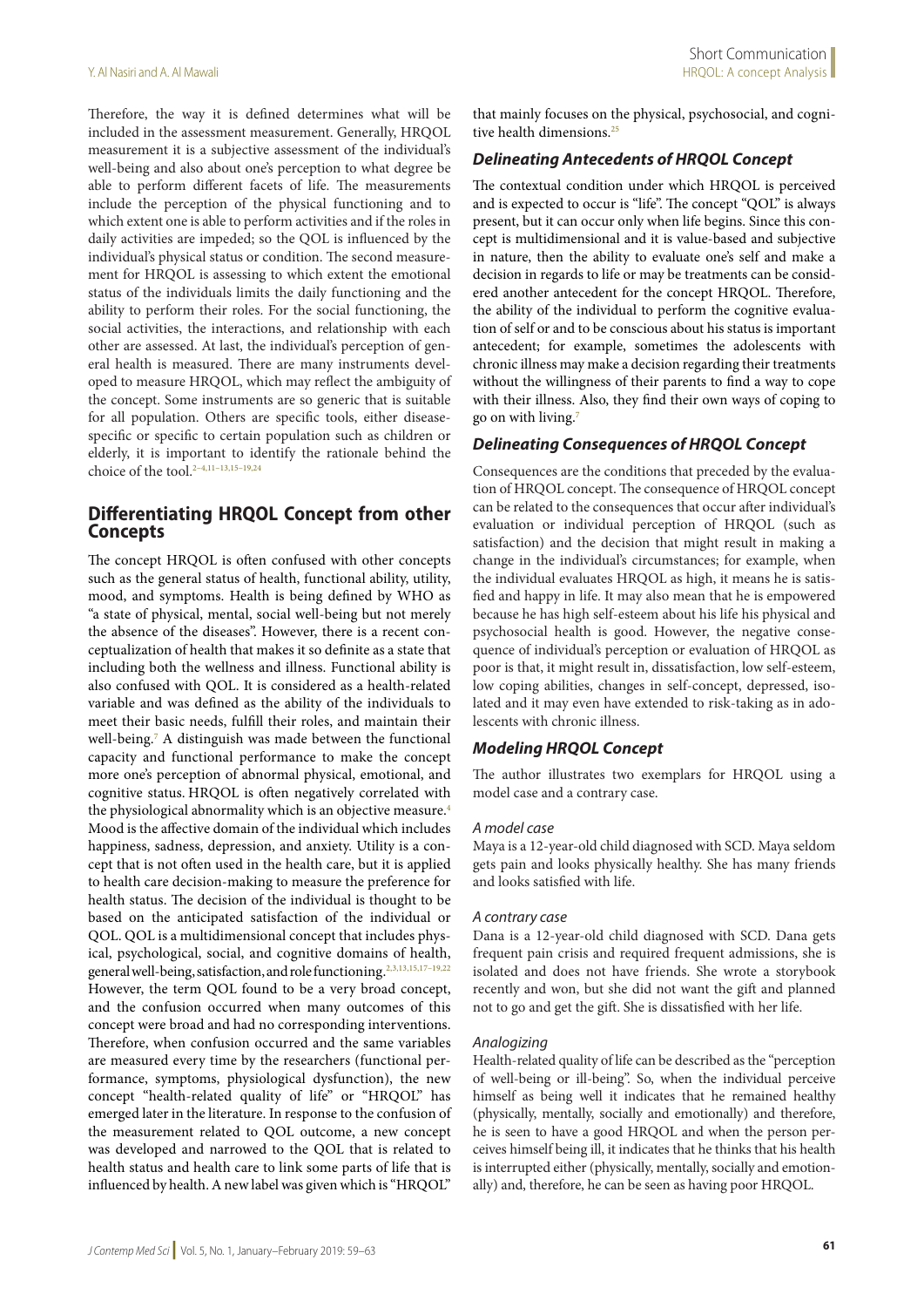### *Synthesizing*

Health-related quality of life is a multidimensional concept that describes the physical, emotional, social, and cognitive health functions of the patients with chronic illness.

### *Assumptions*

In the analysis of this paper, two assumptions have been made. The first assumption is that the conceptual clarity is essential to guide high-quality research and for patient care. Lack of conceptual clarity may lead to chaotic studies on patient care outcomes.<sup>26</sup> Therefore, if HRQOL demonstrates to be a clear concept then the patient outcomes that the author's research will focus on in the future will be accurately identified and, therefore, appropriate interventions can be designed responding to those outcomes. The second assumption is that in the measurement tool, the operationalization of the concept must very closely represent the conceptual definitions. It is essential that the instrument items must reflect the whole entirety of the concept emotional.<sup>26</sup> In the literature, there are different instruments developed to measure HRQOL; therefore, this may affect the coherence of the concept's meaning if all these instruments, in fact, measure HRQOL. Failure to define HRQOL concept may lead to chaos in the health care literature and may result in the development of different tools. Considering these two assumptions, this paper analysis attempted to capture the richness of HRQOL concept as it is defined and distinguish HRQOL concept from other common variables that are measured under the rubric of HRQOL.

# **Conclusion**

Conducting a concept analysis enhanced the understanding of HRQOL concept. The examination of its usage, critical attributes, antecedents, consequences and cases illustration provided insight into the essence of HRQOL concept. The concept HRQOL is considered as a very important phenomena in nursing practice. It is significant for nurses working in pediatric settings. By examining the concept in children with SCD, pediatric nurses become more cognizant of the concept's meaning that would easily facilitate the understanding of the children's and their parents' perception of HRQOL. Successful patient outcomes is an important goal for nursing and it is critical to health care decision making for practical, ethical, and financial. The analysis of HRQOL concept provided more clarity to the concept definition and also to the underlying outcome measures. Naming the variables of the concepts clearly facilitates comparing and contrasting the healthcare interventions on various patients' outcomes. In addition, identifying the variables of HRQOL and understanding the relationship between them provides clarity about the effect of the intervention on the outcomes. HRQOL is an important concept in nursing because patients' QOL always matters; so being responsive and sensitive to patients' perception of their QOL helps to intervene to obtain a positive impact.

Health-related quality of life concept is helpful for generating nursing theory because by understanding the nature of the phenomena and anticipating its occurrence, identifying the concept antecedents, consequences, variables or attributes and understanding the relationship between them, this lead to link the concepts of the phenomena together and serve as a building blocks to generate a theory. There are many attributes identified from the concept HRQOL and the relationship between them can be easily described and explained. Therefore, linking the variables of HRQOL, the antecedents, and the consequences and identifying the relationship among them can set a building blocks for a model or a theory that can serve as a guideline that influences nursing care.

Health-related quality of life unlike the QOL concept, HRQOL can be considered matured and a well-developed concept because there is a consistency present across the health care literature about its conceptualization of definition. Also, the conceptual characteristics and attributes of HRQOL are present and agreed upon. In addition, HRQOL dimensions, boundaries as well as the potential indicators are identified. However, there are many instruments developed to measure HRQOL and this in fact suggests that a refinement of the conceptualization is needed to be done as the validity of the conceptualization across the population has not been established yet. Although the concept appears well developed, the internal characteristics of HRQOL was not clearly delineated. Therefore, to ensure that its characteristics maintained contextual relevance, a concept called "fine tune" should be done. Therefore, a further study on this concept would be refining the HRQOL instrument and test its psychometric properties using a quantitative approach. Since HRQOL concept is a mutli-dimensional concept, a factor analysis test may be needed to explore the dimensionality and the structure of its meaning. Also, internal consistency reliability needs to be done to assess the items independence of one another.

# **Acknowledgment**

I would like to thank Professor Betty Chang, UCLA, for the valuable input provided in this paper.

# **Conflicts of Interest Disclosure**

None.

### **References**

- 1. Brousscau DC, Panepinto J, Nimmer M, Hoffmann RG. The number of people with Sickle cell disease in the United States: National and State estimates. Am J Hematol. 2010;85:77–78.
- 2. Sawyer MG, Reynolds KE, Couper J, French D, Kennedy D, Martin J, et al. A two-year prospective study of the health-related quality of life of children with chronic illness--the parents' perspective. Qual Life Res. 2005;14:395–405.
- 3. Strine TW, Chapman DP, Balluz LS, Moriarty DG, Mokdad AH. The associations between life satisfaction and health-related quality of life, chronic illness, and health behaviors among U.S. community-dwelling adults. J Community Health. 2008;33:40–50.
- 4. Taylor RM, Gibson F, Franck LS. A concept analysis of health-related quality of life in young people with chronic illness. J Clin Nurs. 2008;17:1823–1833.
- 5. Palermo TM, Schwartz L, Drotar D, McGowan K. Parental report of health-related quality of life in children with sickle cell disease. J Behav Med. 2002;25:269–283.
- 6. Hijmans CT, Fijnvandraat K, Oosterlaan J. Double disadvantage: a casecontrol study on health-related quality of life in children with sickle cell disease. Health Qual Life Outcomes. 2010;8:121. doi:10.1186/1477-7525-8- 121. PubMed PMID: 20977722. PubMed Central PMCID: PMC2988059.
- 7. Wrotniak BH, Schall J, Brault M, Balmer D, Stallings V. Health-related quality of life in children with sickle cell disease using the child health questionnaire. J Pediatr Health Care. 2014;28:14–22.